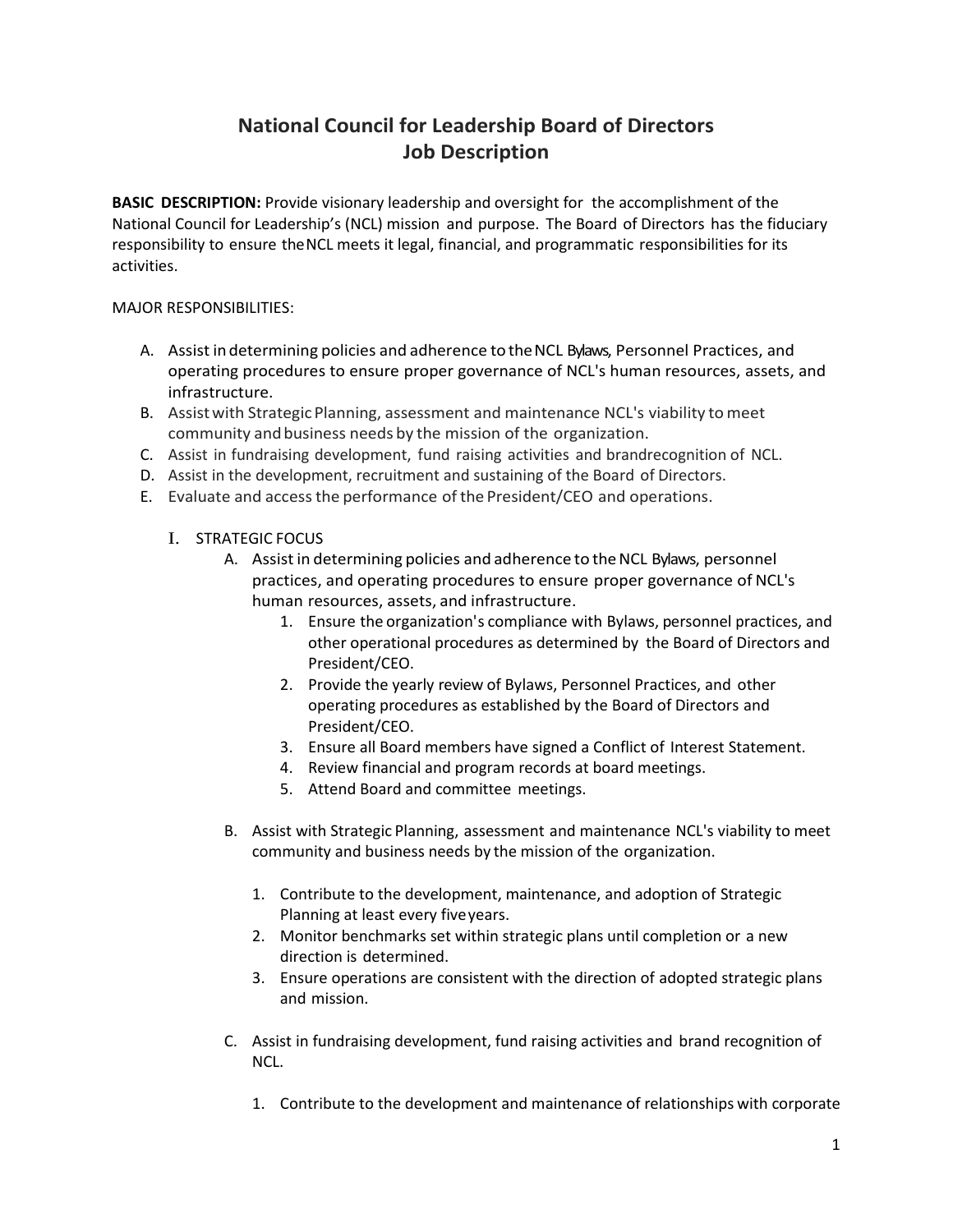and individual donors.

- 2. Assist in the identification and acquiring of Investment Donors through corporate donations, corporate sponsorships, corporate donor drives, or people who can give at the Investment levels.
- 3. Participate and assist in the identification of partners for fundraising and special events.
- 4. Assist in the development, maintenance and review of NCL branding and marketing.
- D. Serve as a member of a standing committee.
	- 1. Serve on at least one Board committee.
- E. Assist in the development, recruitment and sustaining of the Board of Directors.
	- 1. Determine the strategic composition of the Nominating Committee.
	- 2. Actively seek out and recruit potential Board members.
	- 3. Assist in the implementation of Board onboarding and retention efforts.
	- 4. Ensure Board adheres to Bylaws.
- F. Evaluate and access the performance of the President/CEO and operations.
	- 1. Assess the performance of the President/CEO on atleast a yearly basis.
	- 2. Ensure that all staff receives a performance evaluation on an annual basis with the assistance of the President/CEO.
	- 3. Review employee appraisal system and benefits package, if applicable, on a yearly basis.
	- 4. Review financial report during Board and Executive Committee meetings.
	- 5. Review program outcomes during Board and Executive Committee meetings.

#### II. TIME COMMITMENT

- A. Attend quarterly scheduled Board meetings per year. Meetings set by Board.
- B. Attend committee meeting when scheduled by the committee chair.
- C. Undertake special request based on the needs of the Board and availability.
- D. Serve a one or two, three-year terms. The maximum amount of consecutive years served is  $six(6)$ .

#### III. BOARD AND STAFF RELATIONSHIPS

- o Good Board and staff relationships are important factors in the efficient functioning of an organization.
- o The National Council for Leadership, Inc. Board of Directors is responsiblefor policy determination, reviewing the recommendations of NCL Committees and providing general direction for the organization.
- o The staff of NCL administers the policies set by the Board of Directors, implements programs and assists in developing policy recommendations. The team performs the work of the organization. Volunteers prepare, review and follow up on program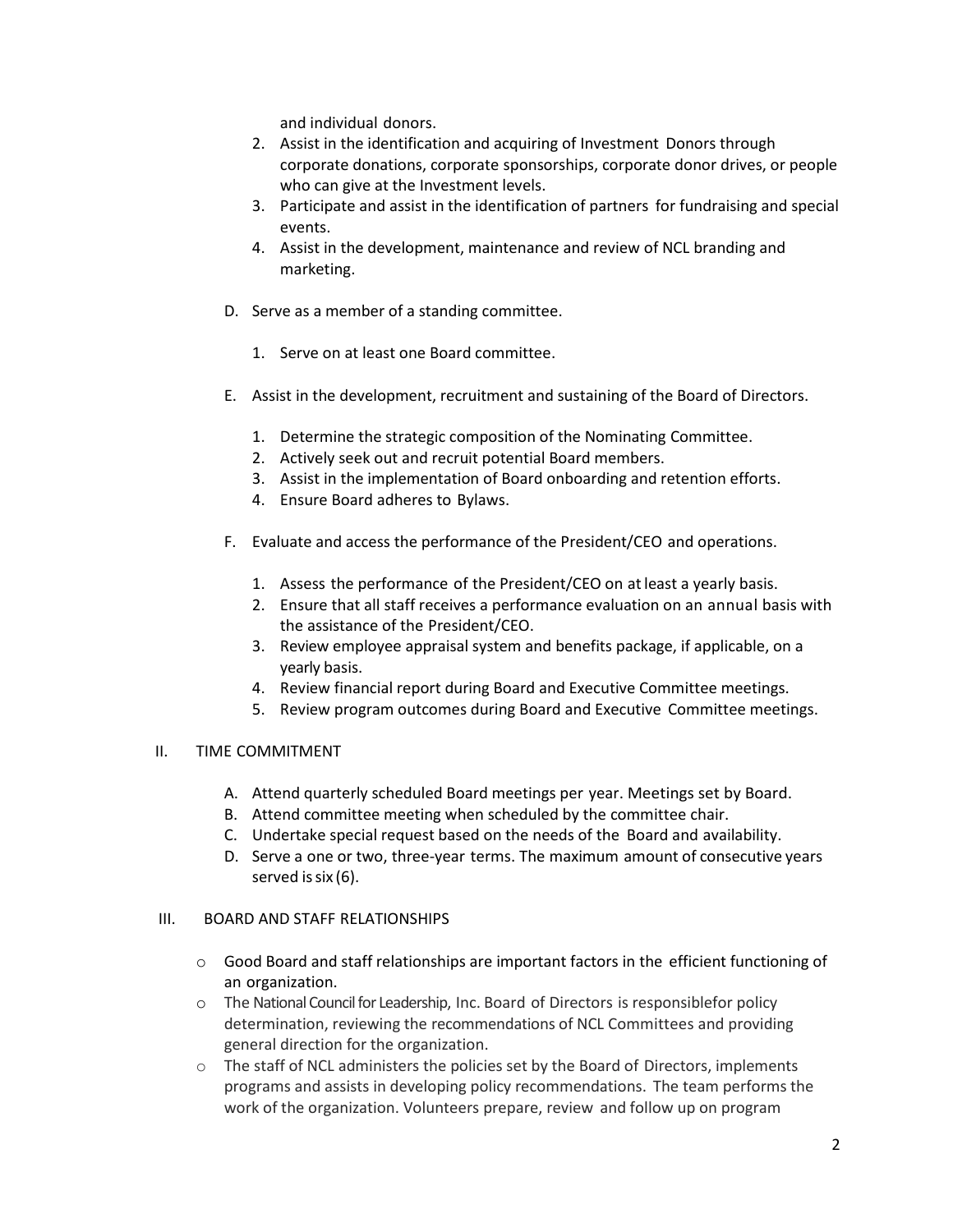recommendations because of staff's work. The Board of Director's primary team relationship will be with the President/CEO as consistent with the Bylaws and Personnel Practices.

#### **BOARD EXPECTATIONS**

- 1. Understand and agree with the legal responsibilitiesfor NCL and those of my fellow board members, and as a member of the board will help ensure the legaland ethical integrity and maintain accountability.
- 2. Accept andfollow NCL's bylaws and principles of governance and understand that Iam morally responsible for the fiscal health and well-being of NCL.
- 3. Understand the Board is fiscally responsible for this organization, Board members must know what our budget is and take an active part in reviewing, approving and monitoring the budget and support fundraising efforts to meet it.
- 4. Provide or generate financial donations. Make a one-time donation (personal) each year, or pledge to give a certain amount several times during the year.
- 5. Exercisedue diligence as a Boardmember,to helpensure adequate resourcesfor NCL to fulfill its mission. Actively engage infund-raising for NCL inwhatever ways are reasonable and best suited for eachmember.
- 6. Actively promote NCL and encourage and support itsstaff, enhancing NCL 's public image and standing by clearly articulating NCL 's mission, accomplishments and goals to the public and garnering support from the community.
- 7. Participate in the selecting of the president and chief executive officer, determining their responsibilities, providing the moral and professional support he or she needs to further the goals ofthe organization and assessing their performance.
- 8. Attend orientation sessions for new Board members and other recommended onboarding activities.
- 9. Seek qualified people to join and assist the board in its mission, support with their direction, and assess the performance of the entire board.
- 10. Attend the regularly scheduled board meetings and other ad hoc meetings as scheduled. Board members must make at least 70% of the meetings.